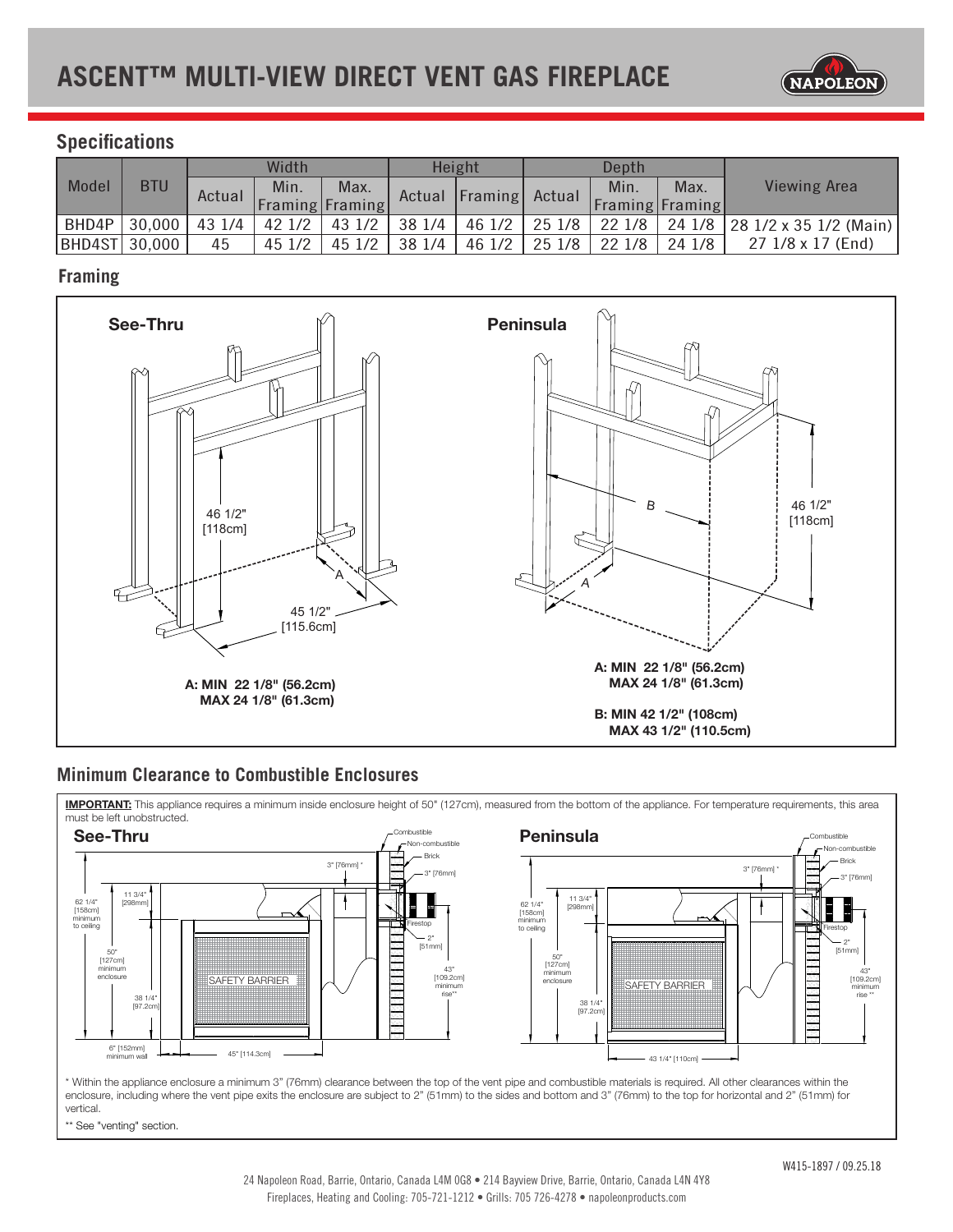

**Product information provided is not complete and is subject to change without notice. Please consult the installation manual for the most up to date installation information.**



# **Combustible Mantel Clearances Typical Vent Installation**

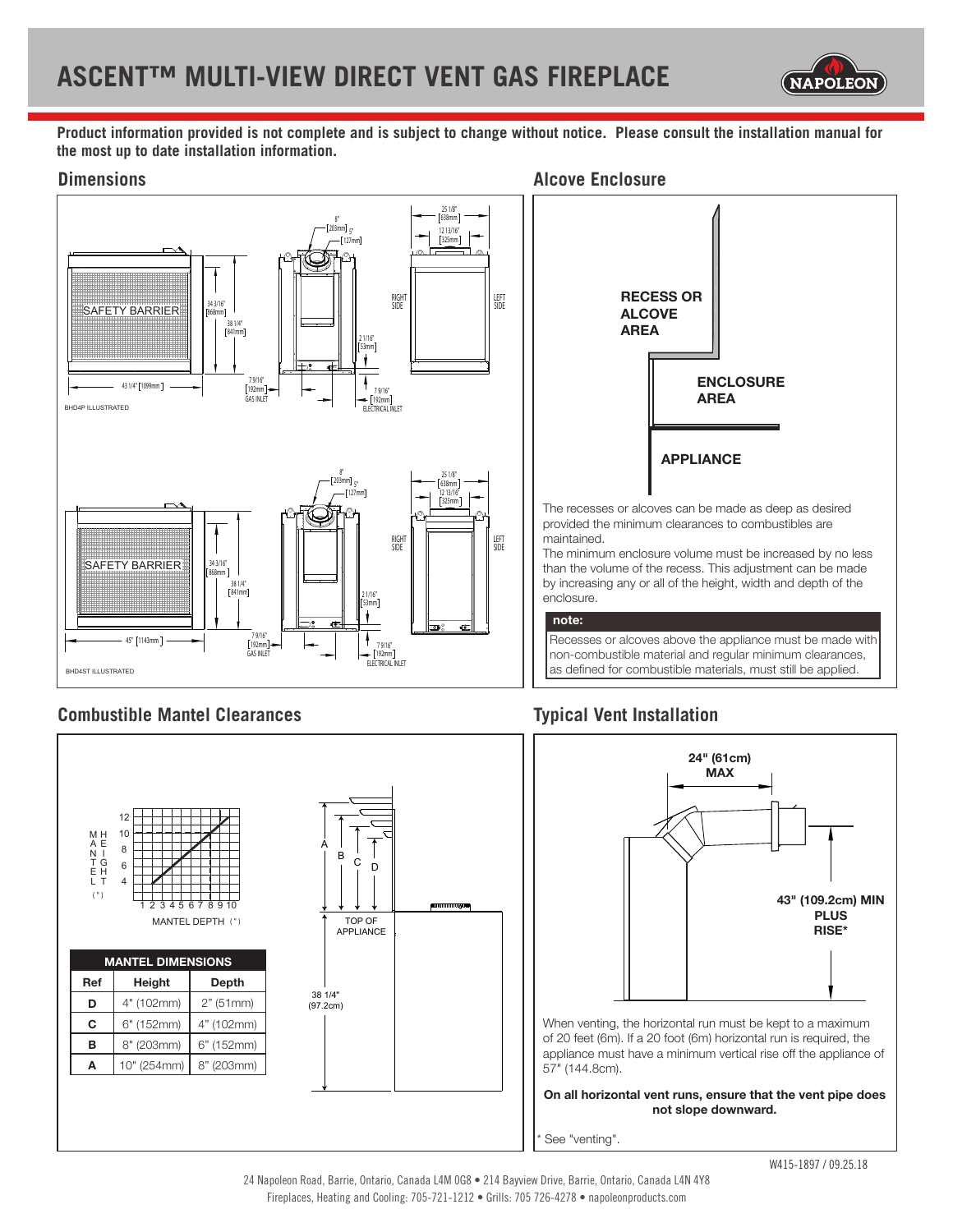

## **Spécifications**

| Modèle         | <b>BTU</b> | Largeur |        |                   | Hauteur |                  | Profondeur |        |        |                                        |
|----------------|------------|---------|--------|-------------------|---------|------------------|------------|--------|--------|----------------------------------------|
|                |            | Réel    |        | Ossature Ossature | Réel    | <b>Ossaturel</b> | Réel       |        |        | Ossature Ossature Dimensions de vision |
|                |            |         | Min.   | Max.              |         |                  |            | Min.   | Max.   |                                        |
| BHD4P          | 30,000     | 43 1/4  | 421/2  | 43 1/2            | 38 1/4  | 46 1/2           | 251/8      | 22 1/8 |        | 24 1/8 28 1/2 x 35 1/2 (Main)          |
| BHD4ST  30,000 |            | 45      | 45 1/2 | 45 1/2            | 38 1/4  | 46 1/2           | 251/8      | 22 1/8 | 24 1/8 | 27 1/8 x 17 (End)                      |

#### **Ossature**



### **Minimum Clearance to Combustible Enclosures**

11 3/4"

**IMPORTANT:** Cet appareil requiert un hauteur d'enceinte minimale de 50" (127cm), à partir de la base de l'appareil. Afin de respecter les contraintes de température, cet<br>espace deit demeurer sans obstruction espace doit demeurer sans obstruction.



\* À l'intérieur de l'enceinte, un dégagement de 3" (76mm) est requis entre le haut du conduit d'évacuation et les matériaux combustibles. Pour tout autre dégagement à l'intérieur de l'enceinte, y compris l'endroit où le conduit d'évacuation sort de l'enceinte, l'espacement requis est de 2" (51mm) à partir des côtés et du bas, de 3" (76mm) à partir du haut pour les sections horizontales, et de 2" (51mm) pour les sections verticales. \*\* Voir la section « évacuation ».